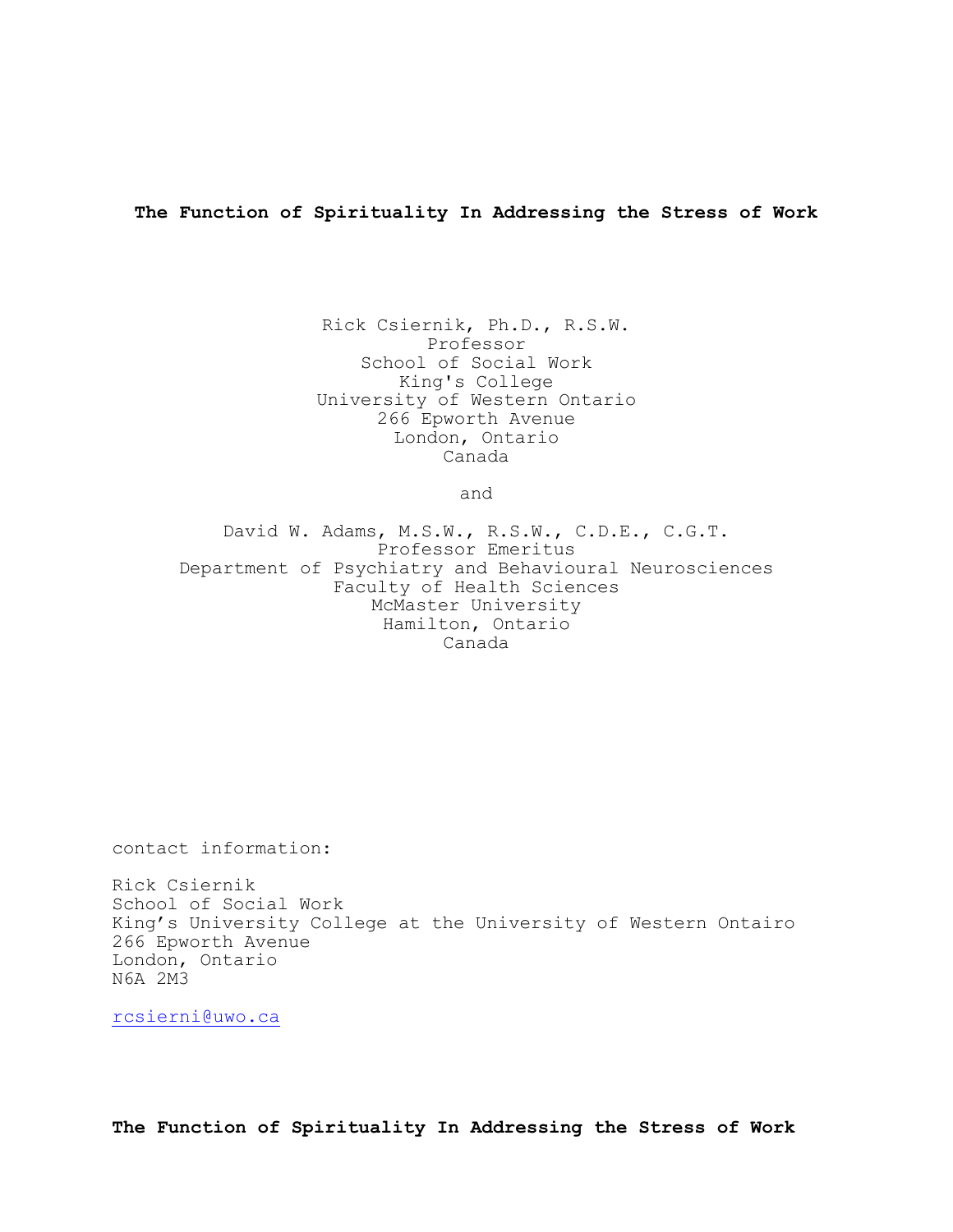## **Rick Csiernik and David Adams**

"Work is love made visible. And if you cannot work with love but only with distaste, it is better that you should leave your work and sit at the gate of the temple and take alms of those who work with joy."

Kahlil Gibran, 1965, p. 28

The role of stressful life and workplace events in creating illness has been well documented (Eakin, 1992; Hamilton-Smith, 1992; Hyatt, 2002; Karasek and Theorell, 1990, Noer, 1993; Shain, 1996, and Shehadeh and Shain, 1990). Historically, assistance to those in the workplace by formal mechanisms such as Human Resource Departments, Employee Assistance Programs (EAPs) or peer support networks has focused upon psychosocial issues while physical health maintenance has been the primary target of wellness initiatives. However, the idea of wellness is more than that, it is a synthesis of five areas of health: physical, psychological, social, intellectual and spiritual (see Csiernik, 2005). Not surprisingly, spirituality has been the dimension that has been studied the least empirically and that has been the most difficult to openly discuss in the context of work. However, there has been a growing interest in what had traditionally been the most neglected aspect of wellness, and in its relationship to both work and the workplace (Adams and Csiernik, 2002a; Ambrose, 1997, Conger, et al., 1994; Hawley, 1993; Lee and Zemke, 1993; Neal, 2000). Fox (1994) has stated that work is an expression of our soul and our inner being and that our work is an expression of our spirituality. Percy (1997) has gone a step further and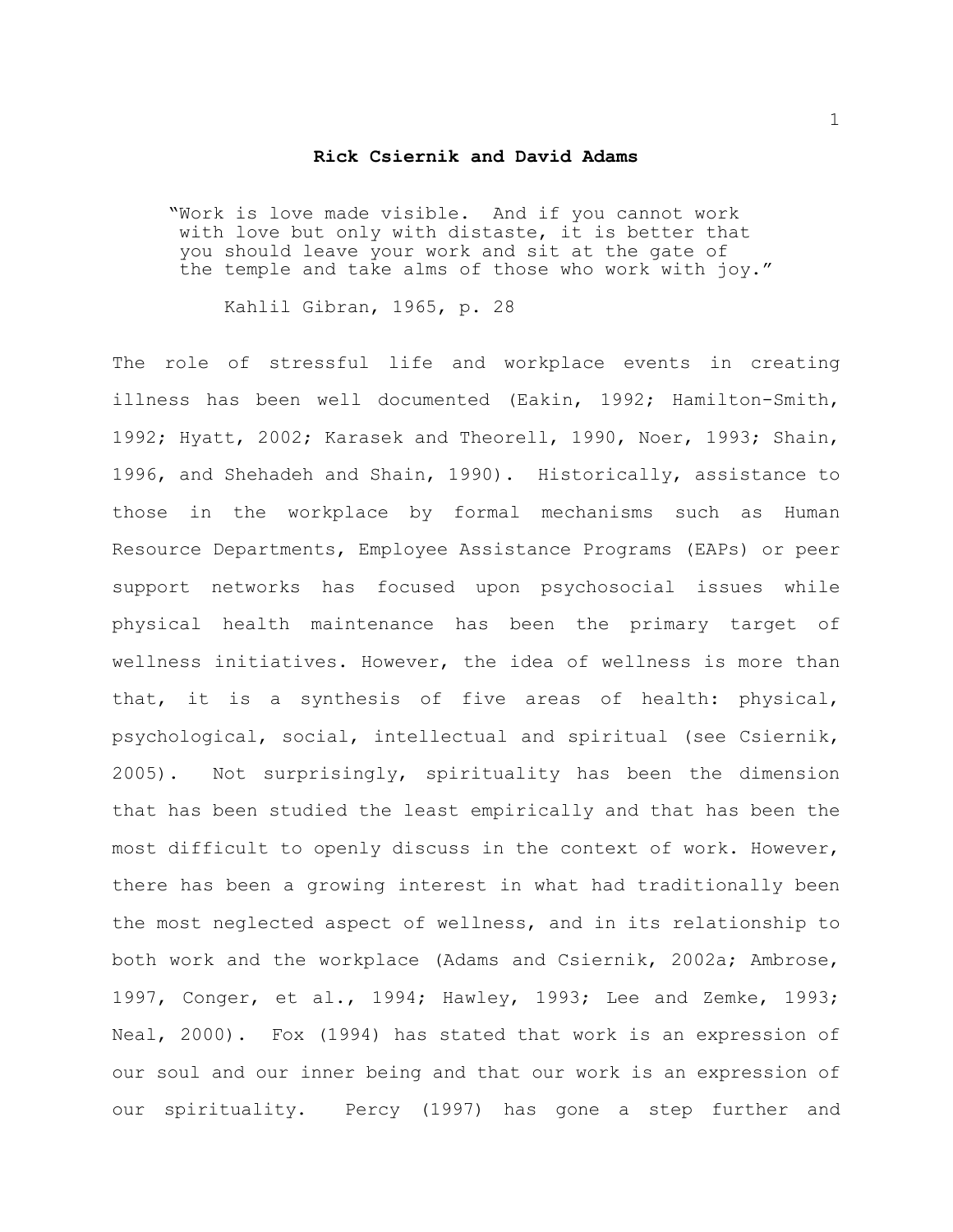compared his six stations of the inner journey which explore personal spiritual development with the spiritual journey of corporations (see also Adams and Csiernik, 2002b).

Morgan (1993) states that spirituality entails the ability to transcend the physical limits of time and space, the ability to reason, to will, be creative, and to seek meaning. Spirituality also includes our perception of ourselves, an adherence to values, of being ethical, and being connected with others, while maintaining a belief system that typically includes some religious dimension. It is an evolutionary process that necessitates a striving for transcendental values, meanings and discovering knowledge of an ultimate reality. Anderson and Worthen (1997) suggest that spirituality is premised upon three critical factors:

i) an awareness of the existence of a supreme power or force;

- ii) the innate yearning of people for connection with this divine entity; and,
- iii) the belief that this power is interested in humans and acts upon this relationship in order to promote changes that benefit humans.

Downsizing, reorganization and restructuring has left many employees devoid of energy and no longer feeling connected (Laabs, 1995). During this time many organizations attempted to respond by enhancing employee participation and fostering employee empowerment. Initiatives included TQM – total quality management, quality control circles and introducing quality of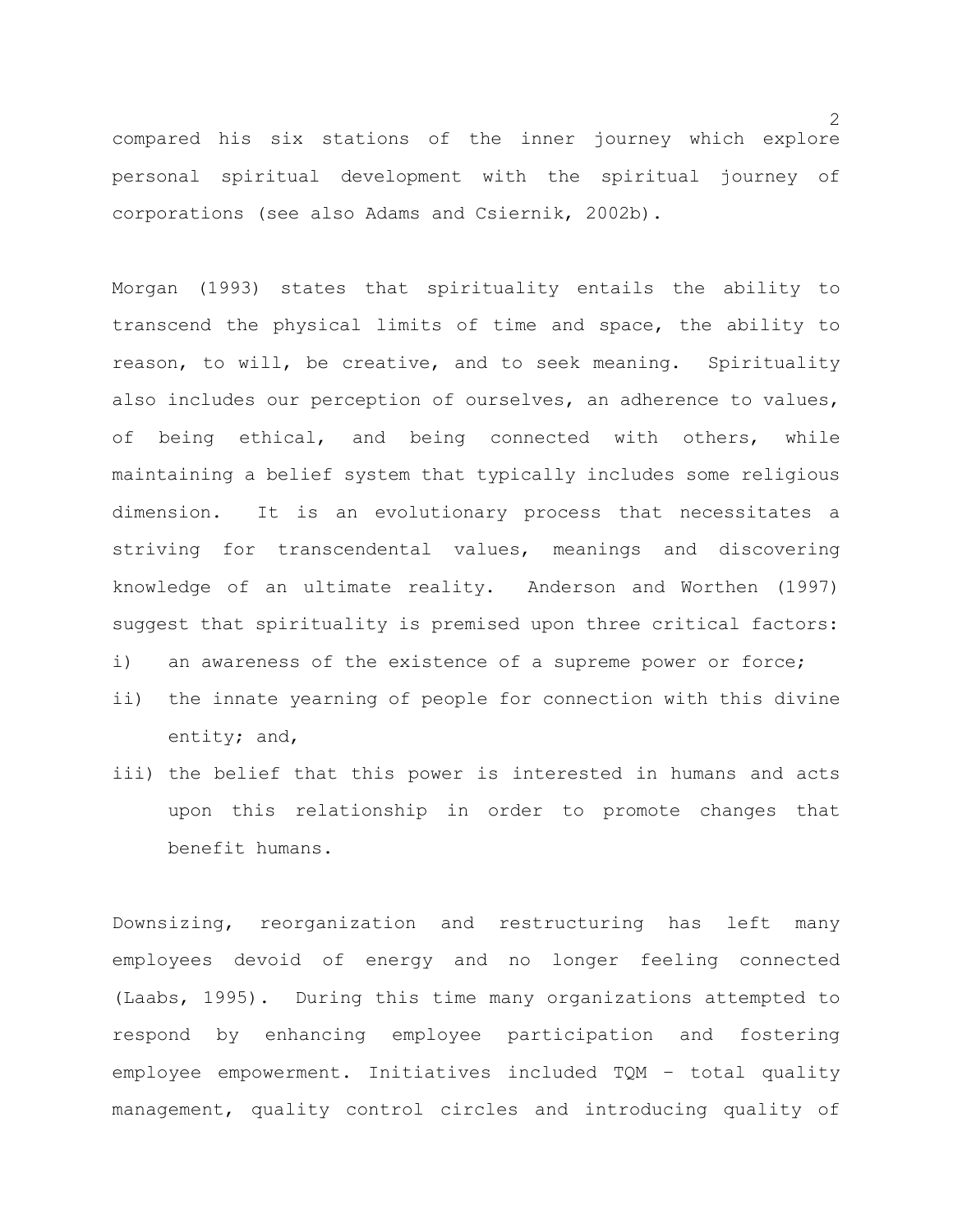life working programs (Csiernik, 1995). Elmes and Smith (2001) claim that empowering employees to participate in fulfilling the mission and vision of the organization have distinct spiritual overtones and that empowerment has a spiritual idealism that can be also seen in Christian and utopian thinking. It is an attempt to help reconnect.

However, there has been little empirical study of the relationship of spirituality to the workplace or to workplace stress. Holder and Vaux (1998) reported that spirituality had no relationship to job satisfaction in their study of African Americans working in predominantly White work settings. However, we believe from the anecdotal discussions of our clients and based upon recent qualitative work (Neal, 2000) that spirituality is an important factor is dealing with workplace stress and is a prominent component of wellness.

Csiernik and Adams (2002) in a study of 154 helping professionals from seven different work environments employed five different measures to examine the impact of stress on spirituality and of spirituality on ameliorating workplace stress. Social workers and nurses reported that their workplaces were the most stressful while clergy and those working in pastoral care reported the least amount of workplace stress. Those working in funeral homes and churches reported the greatest negative impact on their spirituality by the stress of their work. It was also discovered that the greater the score on the JAREL spirituality scale the

3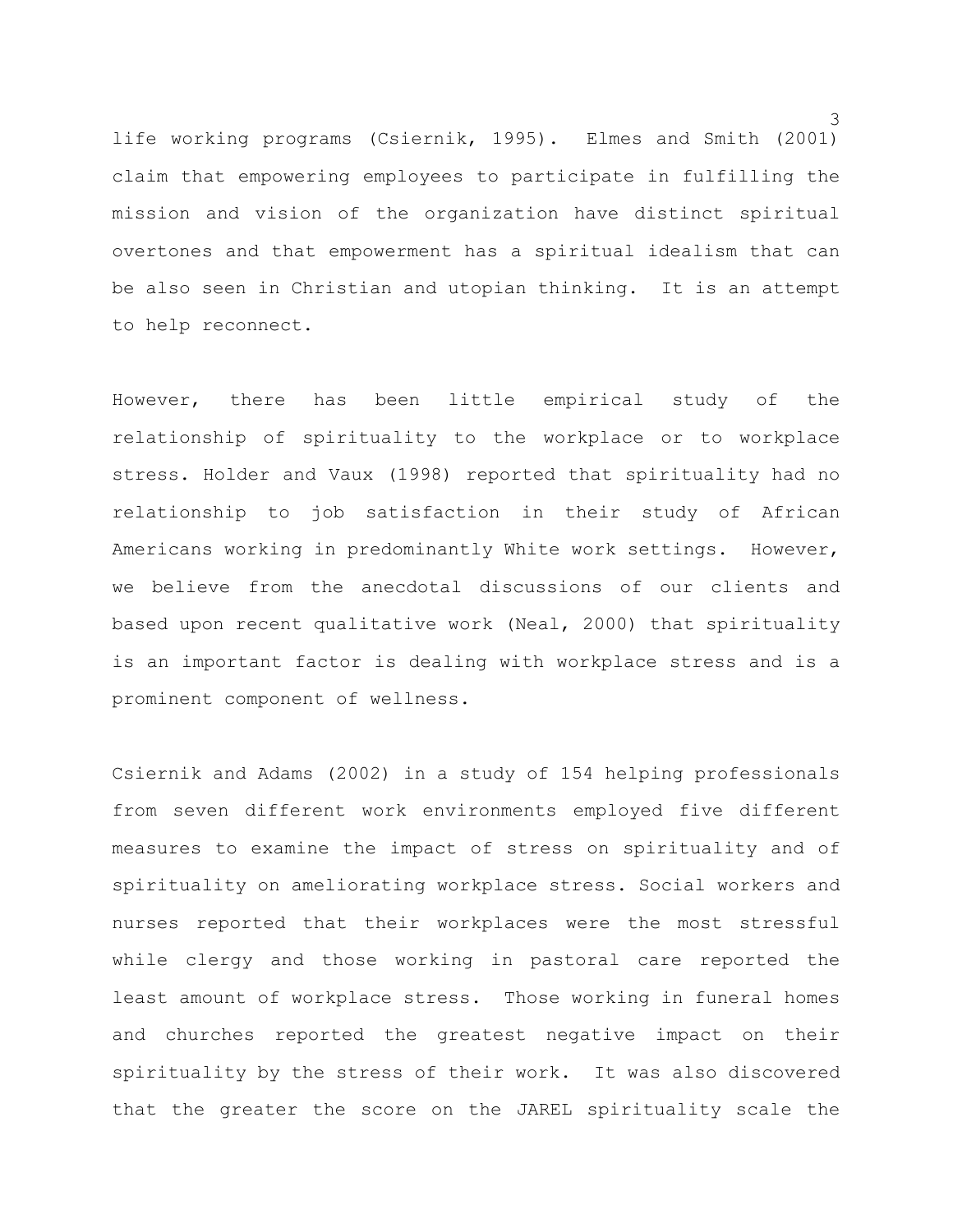more likely respondents were to report that their workplaces had a more positive emotional climate and produced less stress. Overall, it appeared that for this non-random sample, spirituality contributed to wellness, particularly in the workplacee.

Spirituality has historically been seen as an inner source of strength especially when dealing with uncertainty and chaos in one's personal life. That it should also help in ameliorating workplace stress and be important in one's working life should then be no surprise. However, organizations remain reluctant to incorporate the idea of spirituality into support services such as workplace wellness initiatives and Employee Assistance Programs let alone main stream programs. This is despite the supposition that "spirituality-in-business suggests that a spiritual basis for working enables workers to feel whole and complete and their organizations to prosper" (Elmes and Smith, 2001, p. 35).

Research indicates that one's spirituality does help decrease the perception of workplace stressors and thus contributes to a sense of wellness. In Csiernik and Adam's study (2002) participants who indicated a greater sense of spirituality perceived lower levels of workplace stress than less spiritually inclined colleagues. It was also interesting to note that those with a greater sense of spirituality also perceived their organizations as being healthier. Not surprisingly, the majority of respondents also indicated that workplace stress impacted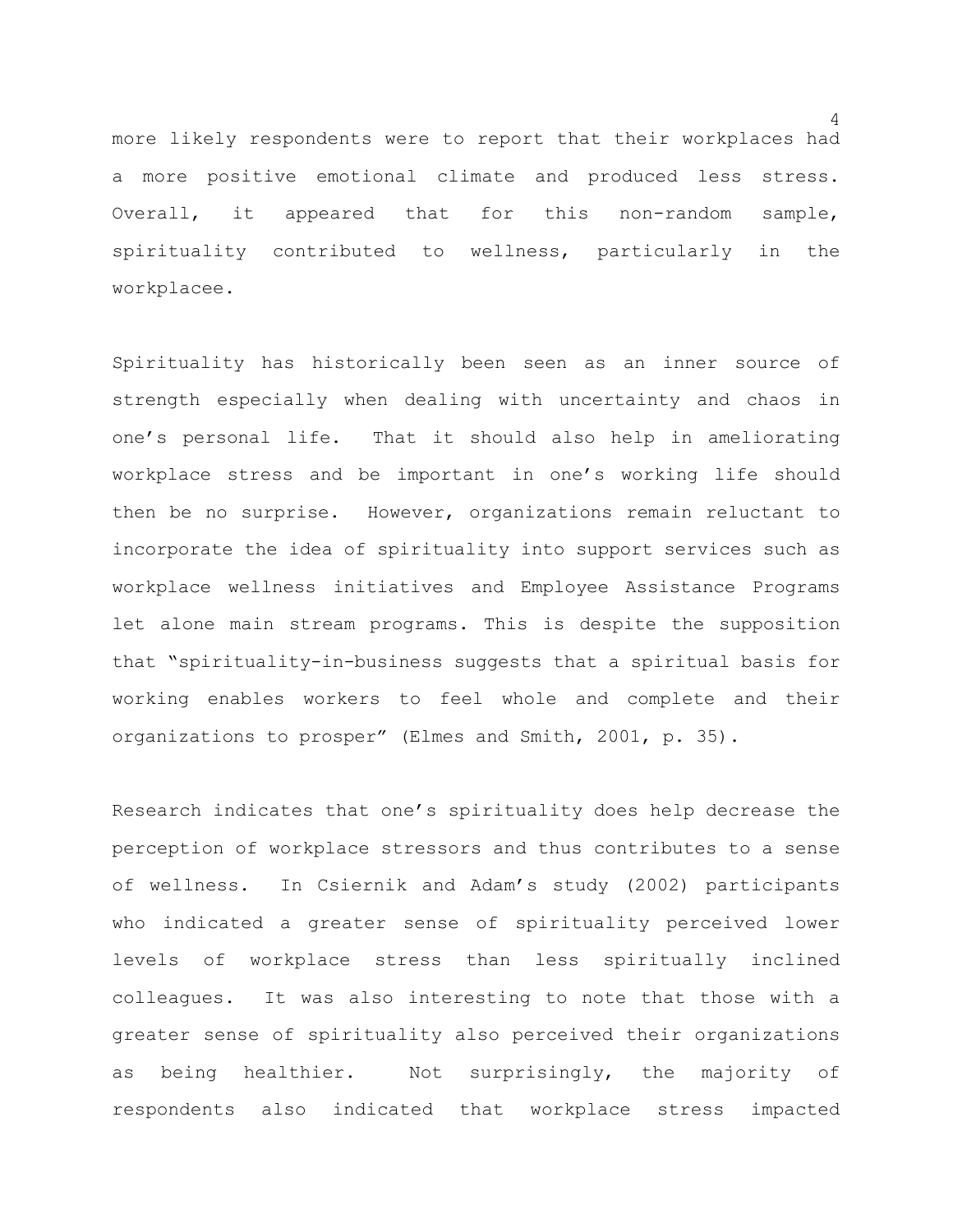negatively upon their spiritual health. The challenge then becomes how to introduce, channel and better use spirituality in the workplace to enhance worker and workplace wellness.

## REFERENCES

Adams, D.W. and Csiernik, R. (2002a). A beginning examination of the spirituality of health care practitioners. In R. Gilbert (ed.) Health Care and Spirituality: Listening, Assessing, Caring. Amityville, New York: Baywood Books.

Adams, D.W. and Csiernik, R. (2002b). Seeking the lost spirit: Understanding spirituality and restoring it to the workplace*. Employee Assistance Quarterly*, 17(4),

Ambrose, D. (1997). *Healing the downsized organization*. New York: Harmony Books.

Anderson,D.A. and Wortham, D.(1997). Exploring a fourth dimension: Spirituality as a resource for the couple therapist. *Journal of Marital and Family Therapy*, 23(1), 2-12.

Conger, J. (1994). *Spirit at work: Discovering the spirituality in leadership.* San Francisco: Jossey-Bass.

Csiernik, R. (2005) *Wellness and Work.* Toronto: Canadian Scholars Press.

Csiernik, R. (1995). *The development of an integrated model of occupational assistance*. Toronto: University of Toronto.

Csiernik, R. and Adams, D. (2002). Spirituality, stress and work. *Employee Assistance Quarterly*, 18 (2), 29-37.

Eakin, J. (1992). Psychosocial aspects of workplace health. *Canadian Centre For Occupational Health and Safety*, April 8-10.

Elmes, M. and Smith, C. (2001). Moved by the spirit: Contextualizing workplace empowerment in American spiritual ideals. *Journal of Applied Behavioral Science*, 37(1), 33-50.

Forbes, R. (1979). *Corporate Stress*. Garden City, New York: Doubleday.

Fox, M. (1994). *The reinvention of work: A new vision of livelihood for our time.* San Francisco: Harper Collins.

Gibran, K. (1965). *The Prophet*. New York: Alfred A. Knopf.

Hamilton-Smith, E. (1992). Why the word wellness? In *National*